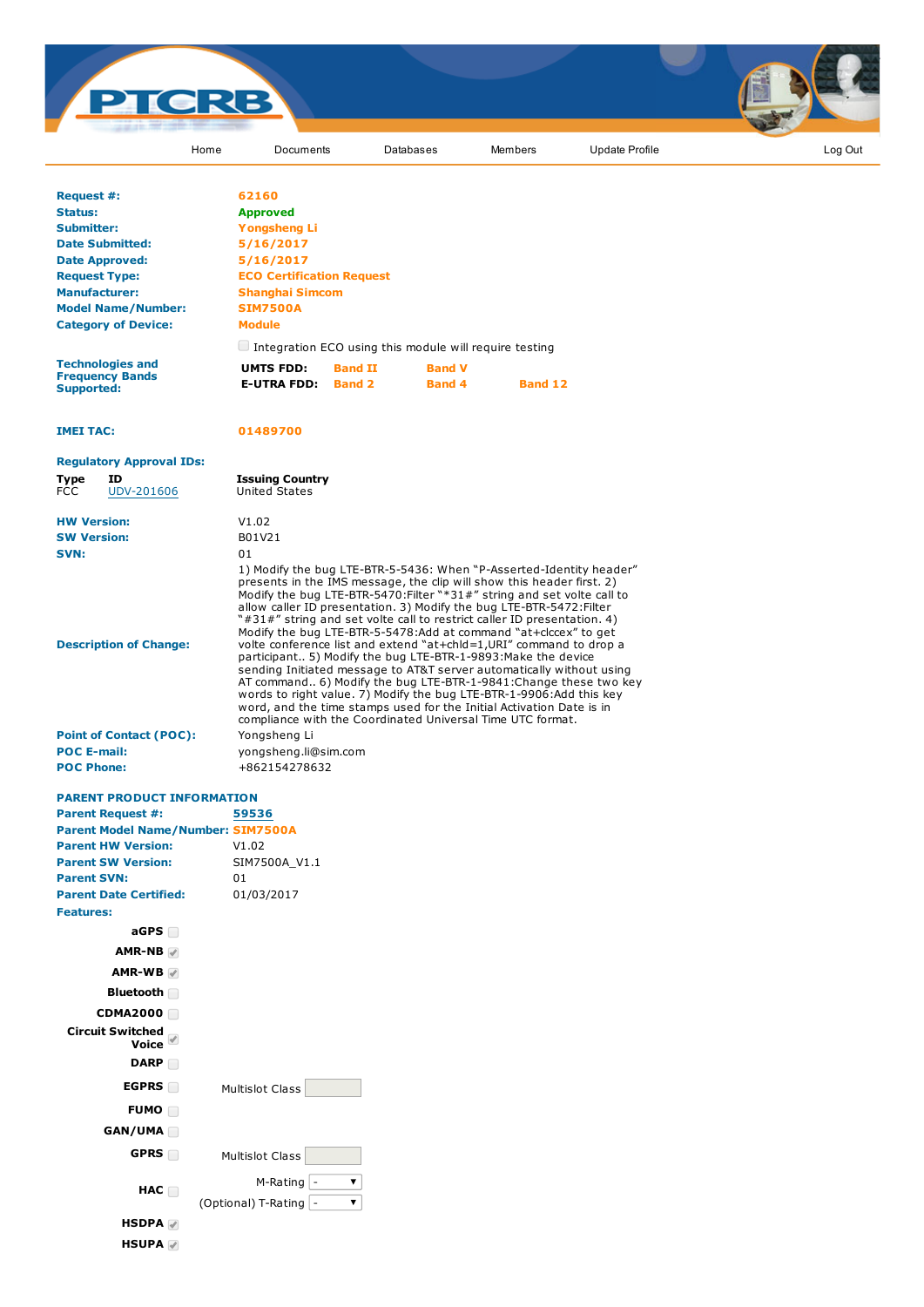

O Publish days after certification

Amount of information to be published:

OBasic

**O**Detailed

## Primary Lab:

## NAPRD.03 Version: 5.31

East China Institute of Telecommunications POC: Yaqin Lan

| <b>UMTS FDD Test</b>                                                                                                                                                                                                                 |                                                                                        |                          |                                                                                                                   |                            |
|--------------------------------------------------------------------------------------------------------------------------------------------------------------------------------------------------------------------------------------|----------------------------------------------------------------------------------------|--------------------------|-------------------------------------------------------------------------------------------------------------------|----------------------------|
| Lab                                                                                                                                                                                                                                  | <b>Dates</b>                                                                           |                          | <b>Status</b>                                                                                                     |                            |
| Beijing 7 layers Huarui Communications Technology Co., Ltd.<br>l. East China Institute of Telecommunications<br>Shanghai Tejet Communications Technology Co., Ltd. Testing Center<br>• Sporton International Inc. (Tao Yuan Hsien I) | Actual Start Date: 04/25/2017 Complete - Pass<br>Finish Date:<br><b>Reported Date:</b> | 05/11/2017<br>05/16/2017 | 3GPP TS 51.010-4 Version: 14.0.0<br>3GPP TS 34.108 Version:<br>3GPP TS 34.123 Version:<br>3GPP TS 34.121 Version: | 14.0.0<br>14.0.0<br>14.0.0 |
| <b>UMTS FDD Test Results</b>                                                                                                                                                                                                         |                                                                                        |                          |                                                                                                                   |                            |

test report 01 いく v b test report 02 test report 03 v b y E test report 04

 $Key: \checkmark$  - Approved | - Not Yet Approved |  $\checkmark$  - Rejected

| <b>E-UTRA Test</b>                                                                                               |                                                                                                                                                                           |
|------------------------------------------------------------------------------------------------------------------|---------------------------------------------------------------------------------------------------------------------------------------------------------------------------|
| Lab                                                                                                              | <b>Dates</b><br><b>Status</b>                                                                                                                                             |
| Beijing 7 layers Huarui Communications Technology Co., Ltd.<br><b>East China Institute of Telecommunications</b> | Actual Start Date: 04/25/2017 Complete - Pass<br>05/09/2017 3GPP TS 36.521 Version: 14.2.0<br>Finish Date:<br>05/16/2017 3GPP TS 36.523 Version: 14.0.0<br>Reported Date: |
| <b>E-UTRA Test Results</b>                                                                                       |                                                                                                                                                                           |
| LTE test report 01<br>JE                                                                                         |                                                                                                                                                                           |
| LTE test report 02<br>✓ຮ                                                                                         |                                                                                                                                                                           |

 $Key: \checkmark$  - Approved | - Not Yet Approved |  $\checkmark$  - Rejected